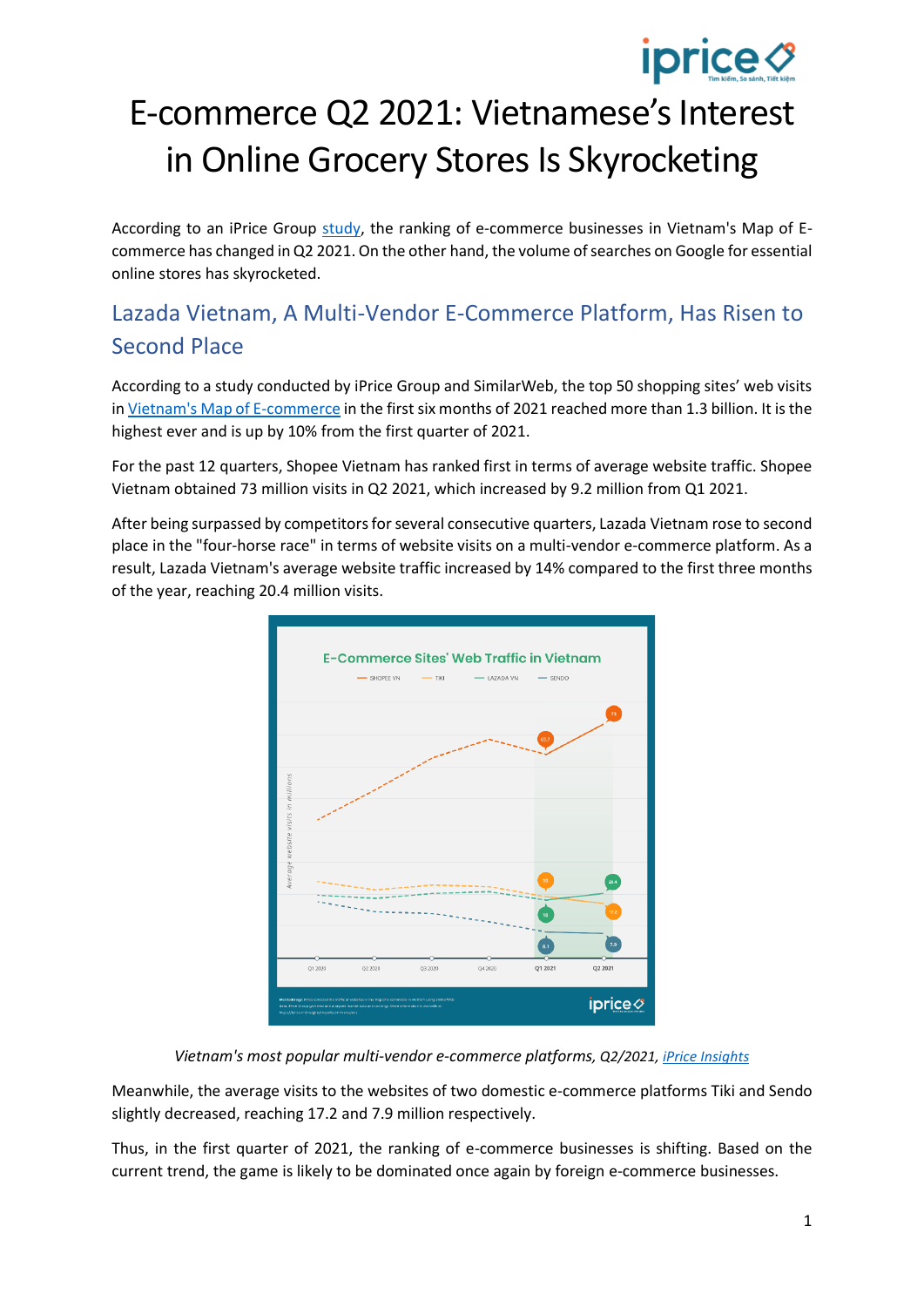

According to [Facebook and Bain & Company's annual Southeast Asia report,](https://www.facebook.com/business/m/sync-southeast-asia) Vietnam's e-commerce sales sector is expected to reach \$12 billion in 2021. At the same time, the market size ranks second in the region after Indonesia, with an estimate growth of 4.5 times more, reaching \$56 billion by 2026.

This shows that Vietnam's e-commerce business has a bright future ahead and will continue to grow rapidly. The pandemic, on the other hand, is still ongoing, and there is a high likelihood that it will continue to cause further changes in the future.

## Demand for Online Grocery Stores Increase During Social Distancing

iPrice's study also shows that online grocery is the only category that has maintained steady and consistent growth since the beginning of the pandemic. This also partly explains the strong increase in demand for online stores selling essential products during the months of social distancing.

Google searches related to online grocery stores increased by 223% in Q2 2021. The number of searches increased 11 times in July compared to May and 3.6 times compared to June when the social distancing order under Directive 16 was implemented in some provinces and cities.

People pay more attention to fresh food, beverages, pre-packaged items, fruits & veggies as the searches of these items surge by 99%, 51%, 30%, and 11% respectively compared to the previous quarter.

Thus, social distancing could be one of the factors driving the surge in demand for online supermarkets. With the growing necessity of purchasing essentials online, retailers are more likely to adapt to the digital platform.

In addition, iPrice discovered that grocery itemsin Vietnam is among the cheapest in the ASEAN region after comparing the prices of popular offline grocery items in Southeast Asian countries from Numbeo, one of the world's largest user-contributed databases.